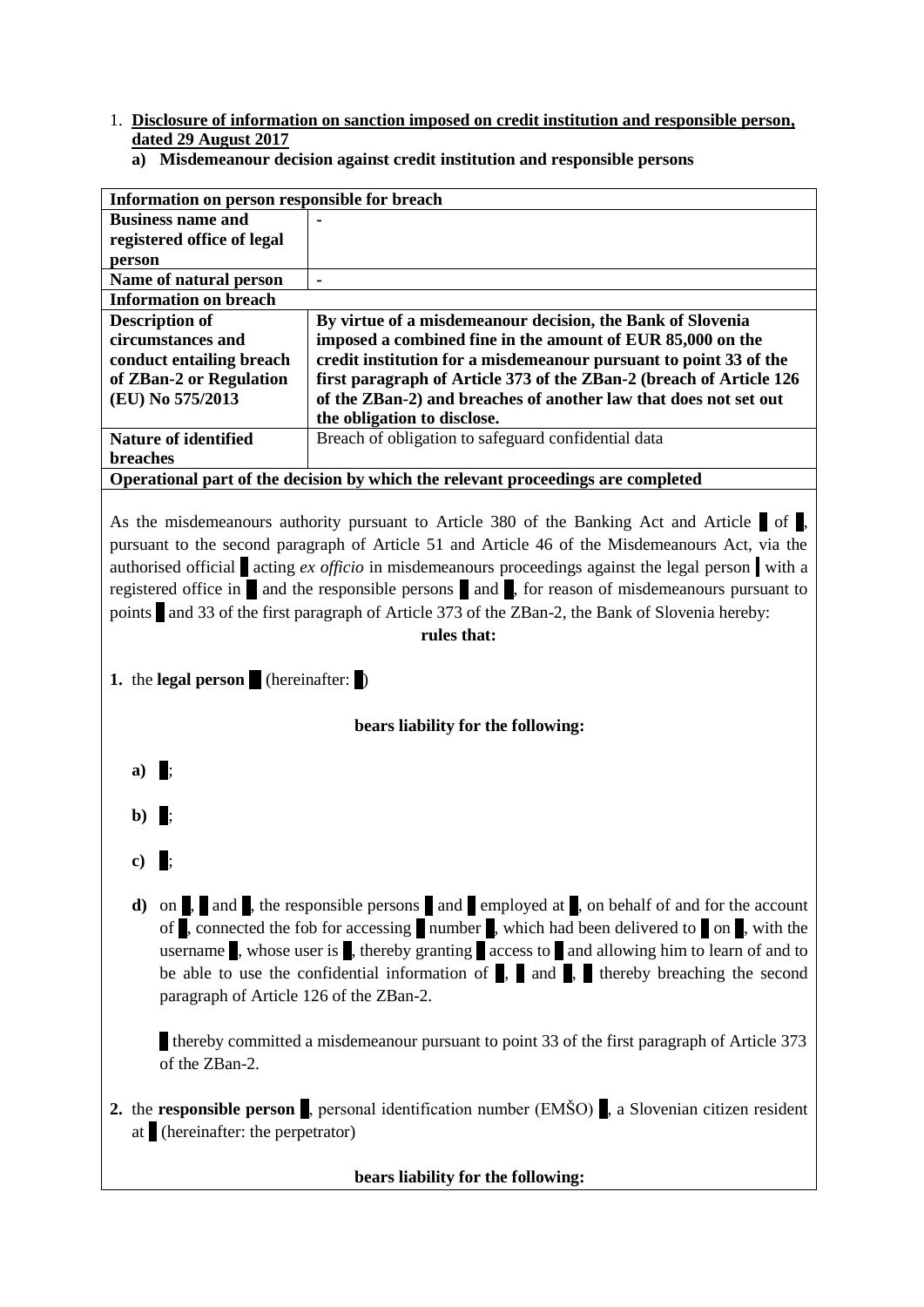# a)  $\parallel$ ;  $\mathbf{b}$ )  $\mathbf{r}$ :

**c**) as the responsible person employed at in the position of  $\theta$ , having been authorised for on behalf of and for the account of  $\alpha$ , on and she connected the fob for accessing  $\alpha$ , which had been delivered to  $\alpha$ , with the username  $\alpha$ , whose user is d, thereby granting access to and allowing him to learn of and to be able to use the confidential information of  $\Box$  and  $\Box$ thereby breaching the second paragraph of Article 126 of the ZBan-2.

The perpetrator thereby committed a misdemeanour pursuant to the seventh paragraph of Article 373 of the ZBan-2 in connection with point 33 of the first paragraph of the same article.

**3.** the **responsible person**, personal identification number (EMŠO), a Slovenian citizen resident at (hereinafter: the perpetrator)

## a)  $\mathbb{L}$

**b**) as the responsible person employed at in the position of , having been authorised for on behalf of and for the account of  $\overline{d}$ , she connected the fob for accessing  $\overline{d}$ , which she had delivered to on, on the same day with the username d, whose user is determining delivered to on  $\alpha$ , on the same day with the username access to  $\blacksquare$  and allowing him to learn of and to be able to use the confidential information of  $\blacksquare$ . and , thereby breaching the second paragraph of Article 126 of the ZBan-2.

The perpetrator thereby committed a misdemeanour pursuant to the seventh paragraph of Article 373 of the ZBan-2 in connection with point 33 of the first paragraph of the same article.

The following **are imposed** pursuant to and point 33 of the first paragraph of Article 373 of the ZBan-2, in connection with the third paragraph of Article 52 of the ZP-1, and pursuant to  $\Box$  and Article 382 of the ZBan-2:

- on for the misdemeanour referred to in point 1.a),  $\lambda$ 
	- on for the misdemeanour referred to in point 1.b),
	- on for the misdemeanour referred to in point 1.c),
- on for the misdemeanour referred to in point 1.d), a fine in the amount of EUR 80,000,
	- on the **responsible person** for the misdemeanour referred to in point 2.a),  $\blacksquare$ ,
	- on the **responsible person** for the misdemeanour referred to in point 2.b),  $\blacksquare$ ,
	- on the **responsible person** for the misdemeanour referred to in point 2.c), a fine in the **amount of EUR 800,**

on the **responsible person** for the misdemeanour referred to in point  $3.a$ . on the **responsible person** for the misdemeanour referred to in point 3.b), a fine in the **amount of EUR 800,**